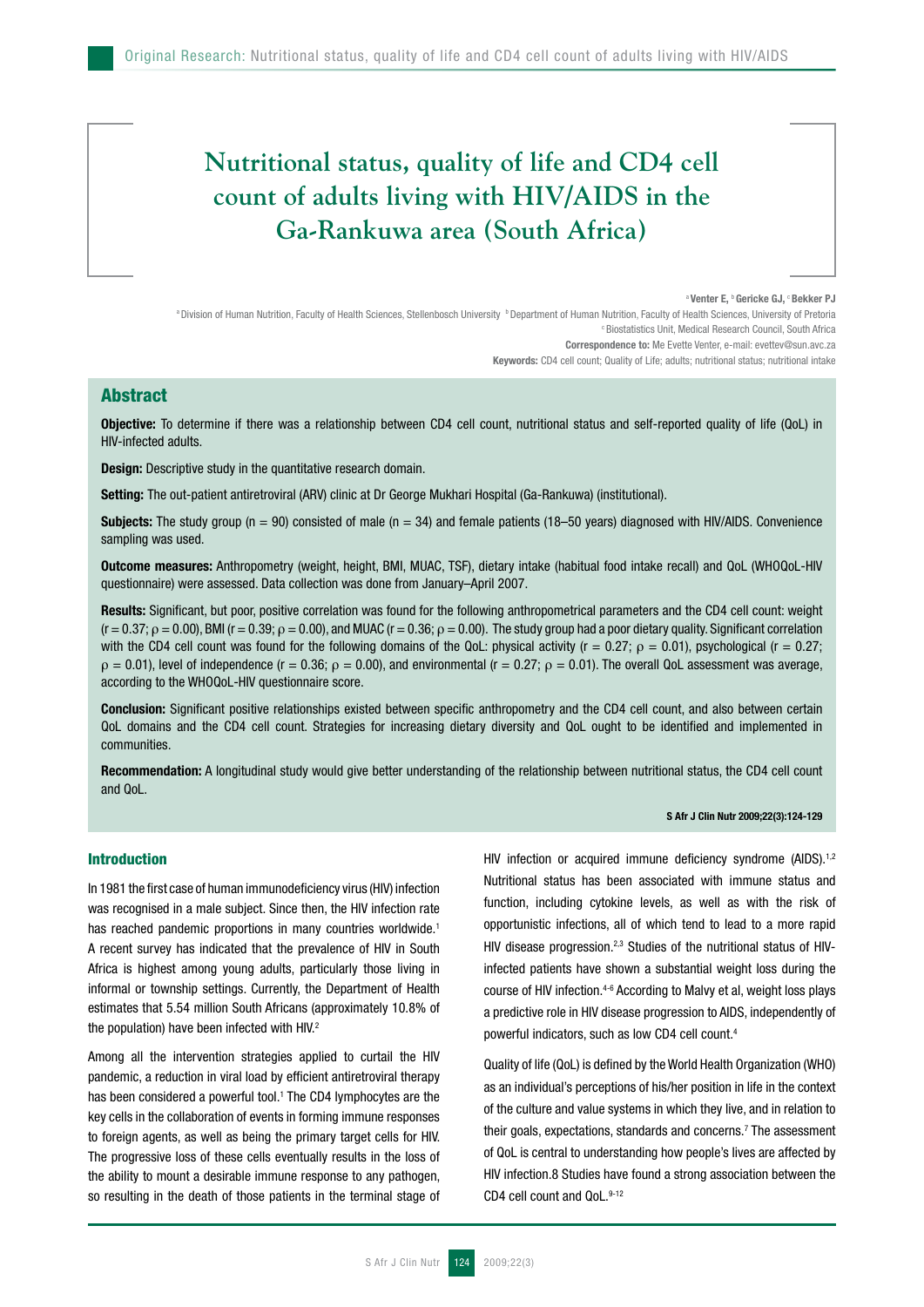The aim of this study was to determine whether there was a relationship between CD4 cell count, nutritional status and selfreported QoL in HIV-infected adults in the Ga-Rankuwa area (South Africa). When a strong correlation is found for the QoL and CD4 cell count, the next question to be considered is how to maximise the QoL of individuals living with HIV/AIDS in the Ga-Rankuwa area (South Africa).<sup>13</sup>

## Subjects and methods

A descriptive, cross-sectional survey in the quantitative research domain (correlational study) was undertaken. The study group consisted of 90 adult (18–50 years) patients who attended the outpatient antiretroviral (ARV) clinic at Dr George Mukhari Hospital. Convenience sampling was used. The subjects were recruited when they had a CD4 cell count  $<$  250 cells/ul. The documented CD4 values had to be no older than one month. The subjects did or did not receive ARVs. A minimum educational level of Grade 9 was required of the subjects in order to increase their ability to comprehend the questionnaire. Patients diagnosed with diabetes mellitus (types 1 and 2) were not included in the study.

Approval for the study was obtained from the Ethics Committee of the Faculty of Health Sciences, University of Pretoria (UP) (No. S94/2006) as well as from Dr George Mukhari Hospital.

Documented laboratory results (National Health Laboratory Services) were recorded for the CD4 cell count of each subject.<sup>14</sup> Data regarding clinical features were reported by the subjects in an interview conducted by the researcher. Any medication being taken by the subjects at the time of the survey was reported by them and included prescribed drugs, vitamin and mineral supplements and any other medication.

#### Anthropometrical measurements

The subjects were weighed by the nursing staff from the ARV clinic. A calibrated scale was used. Patient's weight and height were used to calculate the Body Mass Index (BMI). BMI was classified as underweight ( $<$  18.5 kg/m²), healthy weight (18.5 kg/m²–24.9 kg/m²), overweight (25 kg/m<sup>2</sup>–29 kg/m<sup>2</sup>) and obese ( $>$  30 kg/m<sup>2</sup>) according to the WHO criteria. The mid-upper arm circumference (MUAC) and triceps skin fold (TSF) were taken on the right arm. Combining the MUAC and TSF measurements allows indirect determination of the arm muscle area (AMA) and the arm fat area (AFA).16 All the measurements (except weight) were taken three times by the researcher, after which the averages were calculated and used. The calculated AMA and AFA values were plotted on a percentile chart (the Health and Nutrition Examination Survey – HANES) for estimates of the AFA and AMA to determine the classification of each patient.<sup>17</sup> Percentiles were used to categorise the AMA as muscle deficit (< 5th percentile), below average (5.1–15th percentile), average  $(15.1-85th$  percentile), and above average musculature  $(> 85th)$ percentile). TSF values were categorised as fat deficit (< 5th percentile), below average (5.1–15th percentile), average (15.1– 85th percentile), and excess fat (> 85th percentile).<sup>18</sup>

## Dietary intake

Subjects reported their habitual food intake. A photo book with standardised food portion sizes was used to assist the subjects in recalling their food intake.19 The researcher collected these data. The data were analysed by means of two methods. Firstly, food intake data were analysed by means of the FoodFinder software computer program<sup>20</sup> and secondly, the Healthy Eating Index (HEI) was used.<sup>21</sup>

Analysed nutrient intakes were compared with the acceptable macronutrient distribution ranges (AMDRs).<sup>22</sup> The HEI was used to score the subjects' food intake. Their portion sizes were compared to the Food Guide Pyramid (FGP) reference values. The HEI score is the sum of ten components, each representing aspects of a healthy diet.<sup>21</sup>

The HEI was modified for the purposes of the current study. Seven components of the HEI were measured. Components 1–5 measured the degree to which the subjects' diets conformed to the serving recommendations for the five major food groups of the FGP: grains, vegetables, fruit, milk, and meat. Component 6 measured the total fat consumption as a percentage of the total food energy intake, and component 7 examined variety in a person's diet.<sup>21</sup> Each component of the Index has a maximum score of ten and a minimum score of zero. The maximum overall score for the seven components is 70. An HEI score > 56 implies a 'good' diet, 36–56 implies a diet that 'needs improvement', and a score < 36 implies a 'poor' diet.

## Quality of life

The WHOQoL-HIV shows excellent psychometric properties of internal consistency, reliability, content and construct validity, and discriminant validity.7,8 However, no values other than the Cronbach  $\alpha$  were reported. The WHOQoL-HIV covers 29 facets of the QoL, organised into seven domains.<sup>8</sup> Items are rated on a 5-point Likert interval scale where one (1) indicates low perceptions and five (5) indicates high perceptions. Some of the facets were excluded from the current study, because they were not relevant to its aim and purpose. A shortened version of the questionnaire was also compiled in order to increase the cooperation and to maintain the optimal concentration of the subjects. The WHOQoL-HIV questionnaire was translated into Tswana and back-translated into English by three different native Tswana-speaking translators. Subjects completed the WHOQoL-HIV questionnaire in an interview conducted by a trained field worker, in the presence of the researcher. An explanatory tool was created by the researcher to increase the subject's comprehension of the Likert interval scale. The modified WHOQoL-HIV version covers 16 facets of the QoL, organised into seven domains. Table I summarises the modified WHOQoL-HIV instrument, and provides sample questions. The scores ranged from  $4-20$ .<sup>8</sup> In this study, it was decided that a score of 4 would indicate poor QoL, 12 an average QoL and 20 a good QoL.

## Pilot study

A pilot study was performed to assess the face validity of the WHOQoL-HIV questionnaire and the clarity and the comprehensibility of the questions, as well as to streamline all the data collection procedures. The outcome of the pilot study indicated that the subjects understood the questions, and that all the data collection procedures used were appropriate.

## Statistical analysis

Anthropometrical, dietary and QoL data were presented by means of descriptive statistics (mean, standard deviation [SD], min, max, mode and frequencies). Correlations and differences (Welch test) were calculated for the different indicators. The Cronbach  $\alpha$  was calculated to determine the internal consistency of the different domains of the WHOQoL-HIV instrument, with the statistical significance being set at  $\rho < 0.05$ . The STATA version 8.0 statistical software was used.<sup>23</sup>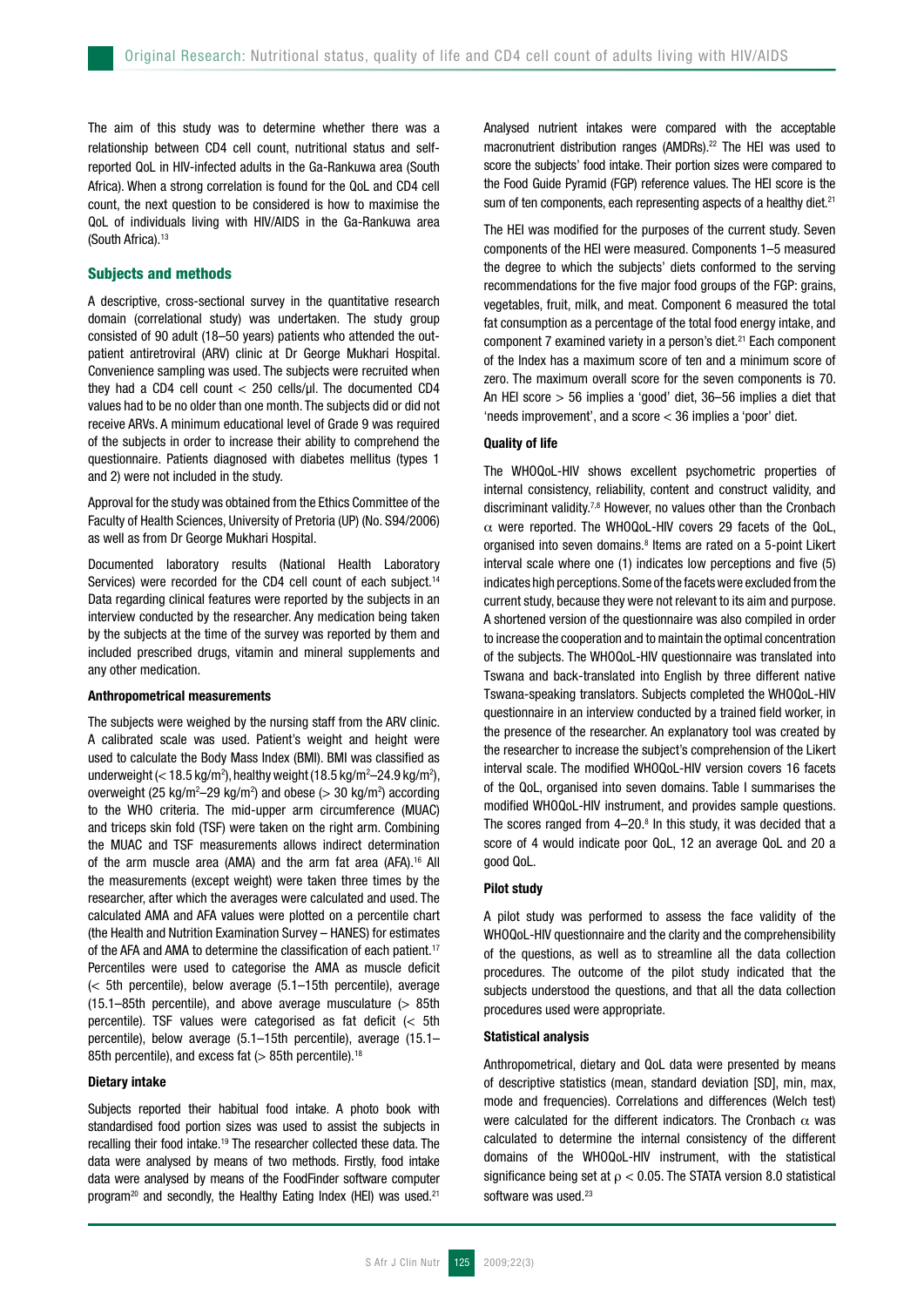| <b>Domains</b>             | <b>Facets</b>                        | <b>Ouestions</b>                                                                                              |  |  |  |
|----------------------------|--------------------------------------|---------------------------------------------------------------------------------------------------------------|--|--|--|
| Physical activity          | Pain and discomfort in<br>PI WHA     | How often do you suffer physical<br>pain?                                                                     |  |  |  |
|                            | <b>Energy and fatigue</b>            | Do you have enough energy for<br>everyday life?                                                               |  |  |  |
|                            | Sleep and rest                       | How well do you sleep?                                                                                        |  |  |  |
|                            | Symptoms                             | How much are you bothered<br>by any unpleasant physical<br>problems related to your HIV that<br>you may have? |  |  |  |
| Psychological              | Positive feelings of<br>PI WHA       | How much do you enjoy life?                                                                                   |  |  |  |
|                            | Physical appearance                  | Are you able to accept your bodily<br>appearance?                                                             |  |  |  |
|                            | <b>Negative feelings</b>             | How often do you have negative<br>feelings, such as depression?                                               |  |  |  |
|                            | Negative feelings of<br><b>PLWHA</b> | How much do you fear the<br>future?                                                                           |  |  |  |
| Level of<br>independence   | Activities of daily living           | To what extent are you able to<br>carry out your daily activities?                                            |  |  |  |
|                            | Work capacity                        | Are you able to work?                                                                                         |  |  |  |
| Social<br>relationships    | Personal relationships<br>of PLWHA   | How alone do you feel?                                                                                        |  |  |  |
|                            | Practical social support             | Do you get the kind of support<br>from others that you need?                                                  |  |  |  |
| Environmental              | Home environment                     | How comfortable is the place<br>where you live?                                                               |  |  |  |
|                            | Physical environment                 | How healthy is your physical<br>environment?                                                                  |  |  |  |
| Personal beliefs           | Death and dying                      | How much do you worry about<br>death?                                                                         |  |  |  |
| General quality<br>of life | General quality of life              | How would you rate your quality<br>of life?                                                                   |  |  |  |

# Table I: The modified WHOQoL-HIV instrument

# Results

Table II indicates the biographic characteristics of the study group. A total of 90 adults (34 males; 56 females) were included in the study. The females had a significantly lower age (mean: 35.96 yr;  $\rho = 0.04$ ) than the males. The males had a lower mean CD4 cell count (males: 105 cells/µl; females: 117 cells/µl) and a significantly lower  $(\rho = 0.00)$  BMI (males: 20.69 kg/m<sup>2</sup>; females: 23.53 kg/m<sup>2</sup>) than the females. The mean BMI values for both genders ranged between the recommended healthy levels of 18.4 to 24.9  $kg/m<sup>2.15</sup>$  The minimum and maximum BMI values for both males and females were 14.95 kg/m<sup>2</sup>-32.21 kg/m<sup>2</sup> and 11.3 kg/m<sup>2</sup>-35.15 kg/m<sup>2</sup>, respectively. In the current study, 34 subjects (17 males; 17 females) received ARV treatment. The subjects who received ARV treatment also received a vitamin B-complex supplement from the out-patient ARV clinic. Loss of appetite was the clinical feature most prevalent in both genders. Oral thrush and bloating occurred in both genders, although oral thrush was more prevalent among the females (30.36% vs 23.53%). Diarrhoea was more prevalent among the males (26.47%) than the females (12.50%). Food intolerances were experienced to some degree (17.65% of males; 19.64% of females).

## Table II: Biographic characteristics of the study group ( $n = 90$ )

| <b>Parameter</b>                   | Male $(n = 34)$     |            |             |                     | Female $(n = 56)$ |            | Difference $\rho$ -value |         |
|------------------------------------|---------------------|------------|-------------|---------------------|-------------------|------------|--------------------------|---------|
|                                    | <b>Mean</b><br>(SD) | <b>Min</b> | <b>Max</b>  | <b>Mean</b><br>(SD) | <b>Min</b>        | <b>Max</b> |                          |         |
| Age<br>(years)                     | 39.29<br>(6.97)     | 24         | 50          | 35.96<br>(8.06)     | 23                | 50         | 3.33                     | $0.04*$ |
| CD4 count<br>(cells/µl)            | 105.71<br>(78.54)   | 2          | 250         | 117.27<br>(69.85)   | 3                 | 250        | $-11.56$                 | 0.48    |
| Weight<br>(kg)                     | 61.30<br>(13.43)    | 41.2       | 103.2       | 59.91<br>(13.71)    | 28.2              | 105.2      | 1.40                     | 0.64    |
| Height<br>(m)                      | 1.72<br>(0.07)      | 1.55       | 1.85        | 1.59<br>(0.07)      | 1.4               | 1.75       | 0.12                     | $0.00*$ |
| <b>BMI</b><br>(kg/m <sup>2</sup> ) | 20.69<br>(4.09)     |            | 14.95 32.21 | 23.53<br>(4.59)     | 11.3              | 35.15      | $-2.84$                  | $0.00*$ |

Table III indicates the anthropometrical measurements of the study group. The majority of the male subjects fell below the 5th percentile for the AMA (67.65%) and the AFA (44.12%). In comparison, females classified below the 5th percentile for the AMA and AFA, comprised 4% and 25% of the group respectively.

### Table III: Anthropometrical measurements of the study group ( $n = 90$ )

|                   | <b>Male</b><br>$(n = 34)$<br>n (%) | <b>Female</b><br>$(n = 56)$<br>n (%) | <b>Total</b><br>$n$ (%) |  |  |  |  |  |
|-------------------|------------------------------------|--------------------------------------|-------------------------|--|--|--|--|--|
| <b>AMA</b>        |                                    |                                      |                         |  |  |  |  |  |
| $< 5$ percentile  | 23 (67.65)                         | 2(3.57)                              | 25 (27.78)              |  |  |  |  |  |
| 5-10 percentile   | 3(8.82)                            | 3(5.36)                              | 6(6.67)                 |  |  |  |  |  |
| 10-25 percentile  | 5(14.71)                           | 8 (14.29)                            | 13 (14.44)              |  |  |  |  |  |
| 25-50 percentile  | 2(5.88)                            | 14 (25.00)                           | 16 (17.78)              |  |  |  |  |  |
| 50-75 percentile  | 0(0.00)                            | 18 (32.14)                           | 18 (20.00)              |  |  |  |  |  |
| 75-90 percentile  | 0(0.00)                            | 4(7.14)                              | 4(4.44)                 |  |  |  |  |  |
| 90-95 percentile  | 1(2.94)                            | 3(5.36)                              | 4(4.44)                 |  |  |  |  |  |
| $> 95$ percentile | 0(0.00)                            | 4(7.14)                              | 4(4.44)                 |  |  |  |  |  |
| <b>AFA</b>        |                                    |                                      |                         |  |  |  |  |  |
| $< 5$ percentile  | 15 (44.12)                         | 14 (25.00)                           | 29 (32.22)              |  |  |  |  |  |
| 5-10 percentile   | 1(2.94)                            | 9(16.07)                             | 10(11.11)               |  |  |  |  |  |
| 10-25 percentile  | 5(14.71)                           | 14 (25.00)                           | 19 (21.11)              |  |  |  |  |  |
| 25-50 percentile  | 6(17.65)                           | 9(16.07)                             | 15 (16.67)              |  |  |  |  |  |
| 50-75 percentile  | 5(14.71)                           | 8 (14.92)                            | 13 (14.44)              |  |  |  |  |  |
| 75-90 percentile  | 2(5.88)                            | 1(1.79)                              | 3(3.33)                 |  |  |  |  |  |
| 90-95 percentile  | 0(0.00)                            | 1(1.79)                              | 1(1.11)                 |  |  |  |  |  |
| $> 95$ percentile | 0(0.00)                            | 0(0.00)                              | 0(0.00)                 |  |  |  |  |  |

AMA = Arm muscle area; AFA = Arm fat area

The mean energy intake of the males and females fell below the recommended minimum value. Both genders met the AMDR [10–35% total energy (TE)] for protein (13.56% TE and 12.68% TE for males and females, respectively), whereas the fat intake was below the recommended intake of 20–35% TE (18.37% TE and 19.14% TE for the males and females, respectively). The mean carbohydrate intake fell above the recommended intake of 45–65% TE (75.36% TE for males: 74.93% TE for females).<sup>22</sup>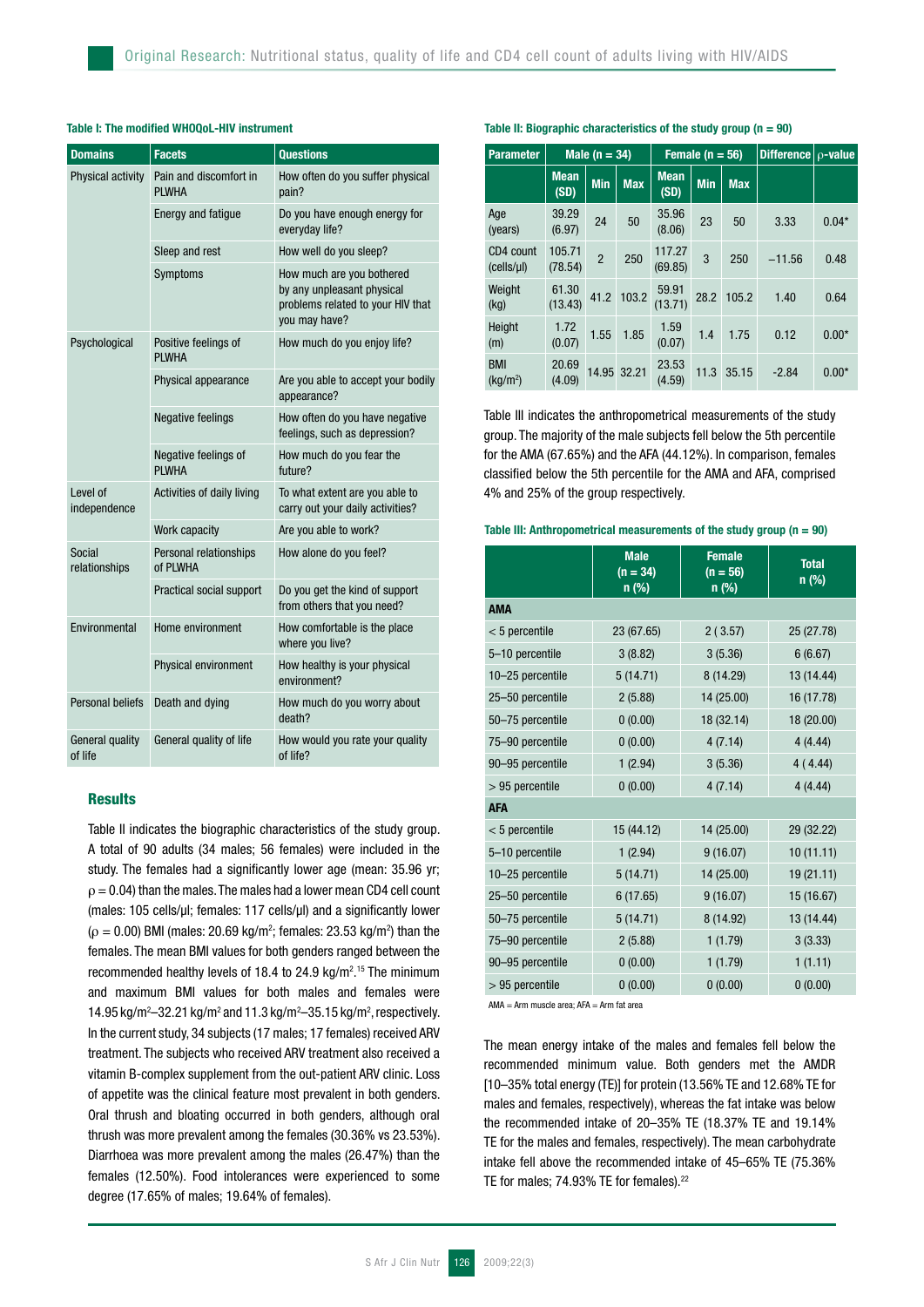The highest HEI component score was for grain intake, averaging 8.55. With an average score of 5.50, the total fat score was the second highest. The vegetable component of the HEI had the lowest mean score (1.23), and the milk component the second lowest (1.68). The mean variety score for the study group was 4.24, indicating that the study group did not consume an adequate variety of food on a daily basis. The mean score of 28.24 for the study group as a whole indicated that the majority of the group had a poor HEI and did not meet the dietary recommendations on any given day.

Although the results of the HEI indicated that the study group had the second highest score for the fat component, it does not mean that the fat intake was adequate. It only indicates that the fat component (according to food groups) formed a major part of the diet.

Table IV indicates the WHOQoL-HIV scores for the male ( $n = 34$ ) and female ( $n = 56$ ) study groups, respectively. The mean for each domain score varied between 12.85 and 14.88 for the males, and between 13.28 and 14.33 for the females. The mean domain scores for the study group as a whole ranged from 13.35 (psychological domain) to 14.51 (social relationships domain), which indicated at least an average QoL. There were no statistically significant differences found between the domain scores for the males and the females.

The study group presented with significant, though weak, positive correlations between the following anthropometrical parameters and the CD4 cell count: weight ( $r = 0.37$ ;  $\rho = 0.00$ ), BMI ( $r = 0.39$ ;  $\rho = 0.00$ ), and MUAC (r = 0.36;  $\rho = 0.00$ ). Significant moderate positive correlations were demonstrated in the females in relation to the following parameters and the CD4 cell count: weight  $(r = 0.48;$  $\rho = 0.00$ ), BMI (r = 0.53;  $\rho = 0.00$ ), and MUAC (r = 0.43;  $\rho = 0.00$ ). There were no statistically significant correlations between the scores for nutritional intake and the CD4 cell counts. Table V shows the correlation between the CD4 cell count and the QoL. Significant, though weak, positive correlations were found for the CD4 cell count in relation to the following domains: physical activity ( $r = 0.27$ ;  $\rho = 0.01$ ), psychological (r = 0.27;  $\rho = 0.01$ ), level of independence (r = 0.36;  $\rho$  = 0.00), and environmental (r = 0.27;  $\rho$  = 0.01). The same domains correlated significantly with the CD4 cell count of the male study group: physical activity ( $r = 0.44$ ;  $\rho = 0.01$ ), psychological  $(r = 0.46; \rho = 0.01)$ , level of independence  $(r = 0.49; \rho = 0.00)$ , and environmental ( $r = 0.37$ ;  $\rho = 0.03$ ). The general QoL domain had a significant correlation with the CD4 cell count ( $r = 0.28$ ;  $\rho = 0.04$ )

for only the females. A significant, though weak, positive correlation was found for the following WHOQoL-HIV domains and the total energy intake: physical activity ( $r = 0.28$ ;  $\rho = 0.01$ ) and level of independence ( $r = 0.24$ ;  $\rho = 0.02$ ). The protein intake and personal beliefs domain had a significant, though weak, negative correlation  $(r = -0.20; \rho = 0.05)$ .

|                                   | <b>CD4 cell count</b>             |               |                           |               |                             |               |  |  |
|-----------------------------------|-----------------------------------|---------------|---------------------------|---------------|-----------------------------|---------------|--|--|
| <b>WHOQoL-HIV</b><br>domains      | <b>Study sample</b><br>$(n = 90)$ |               | <b>Male</b><br>$(n = 34)$ |               | <b>Female</b><br>$(n = 56)$ |               |  |  |
|                                   | <b>Correlation</b><br>(r)         | $\rho$ -value | <b>Correlation</b><br>(r) | $\rho$ -value | <b>Correlation</b><br>(r)   | $\rho$ -value |  |  |
| Physical<br>activity              | 0.27                              | $0.01*$       | 0.44                      | $0.01*$       | 0.07                        | 0.59          |  |  |
| Psychological                     | 0.27                              | $0.01*$       | 0.46                      | $0.01*$       | 0.12                        | 0.38          |  |  |
| Level of<br>independence          | 0.36                              | $0.00*$       | 0.49                      | $0.00*$       | 0.22                        | 0.11          |  |  |
| Social<br>relationships           | 0.18                              | 0.09          | 0.27                      | 0.12          | 0.13                        | 0.33          |  |  |
| Environmental                     | 0.27                              | $0.01*$       | 0.37                      | $0.03*$       | 0.22                        | 0.11          |  |  |
| Personal<br>beliefs               | 0.19                              | 0.06          | 0.26                      | 0.14          | 0.16                        | 0.24          |  |  |
| <b>General quality</b><br>of life | 0.20                              | 0.06          | 0.09                      | 0.61          | 0.28                        | $0.04*$       |  |  |

### Table V: Correlation between the CD4 cell count and the quality of life of the study group ( $n = 90$ ) and males ( $n = 34$ ) and females ( $n = 56$ )

\*ρ < 0.05

WHOQoL-HIV: World Health Organization Quality of Life-HIV

There were no significant relationships between the food intake of those subjects receiving and those not receiving ARV treatment. Statistically significant differences existed between the males who received ARV therapy and those who did not, for the following domains: level of independence (difference: 3.79;  $\rho = 0.01$ ) and personal beliefs (difference: 4.12;  $\rho = 0.05$ ). For the females, there were significant differences for those subjects who received ARV therapy and for those who did not, for the following domains: psychological (difference: 1.29;  $\rho = 0.04$ ), level of independence (difference: 2.35;  $\rho = 0.01$ ), and the general QoL (difference: 2.5;  $\rho = 0.02$ ). Subjects who received ARV treatment had better QoL scores than those who did not receive treatment.

| <b>WHOOOL-HIV</b><br><b>Domains</b> | Male $(n = 34)$ |             |                |            | Female $(n = 56)$ |             |                |            | <b>Difference</b><br>of means | $\rho$ -value |
|-------------------------------------|-----------------|-------------|----------------|------------|-------------------|-------------|----------------|------------|-------------------------------|---------------|
|                                     | <b>Median</b>   | <b>Mean</b> | <b>Min</b>     | <b>Max</b> | <b>Median</b>     | <b>Mean</b> | <b>Min</b>     | <b>Max</b> |                               |               |
| Physical activity                   | 13.25           | 12.85       | 4              | 20         | 14                | 13.92       | $\overline{4}$ | 19.2       | $-1.06$                       | 0.19          |
| Psychological                       | 13.28           | 13.46       | 8.55           | 17.75      | 12.85             | 13.28       | 10.35          | 17.75      | 0.18                          | 0.73          |
| Level of independence               | 12.5            | 12.92       | $\overline{4}$ | 20         | 14                | 14.19       | 8              | 20         | $-1.26$                       | 0.15          |
| Social relationships                | 14.58           | 14.80       | 8.83           | 18.67      | 14                | 14.33       | $\overline{7}$ | 19.33      | 0.47                          | 0.42          |
| Environmental                       | 14.75           | 14.63       | 9              | 20         | 14                | 13.91       | $\overline{7}$ | 20         | 0.72                          | 0.28          |
| Personal beliefs                    | 18              | 14.88       | $\overline{4}$ | 20         | 14                | 14.05       | $\overline{4}$ | 20         | 0.83                          | 0.51          |
| General quality of life             | 12.5            | 13.44       | $\overline{4}$ | 20         | 12                | 13.71       | 8              | 20         | $-0.27$                       | 0.74          |

Table IV: WHOQoL-HIV scores for the male (n = 34) and female (n = 56) study group

 $*<sub>D</sub> < 0.05$ 

WHOQoL-HIV: World Health Organization Quality of Life-HIV.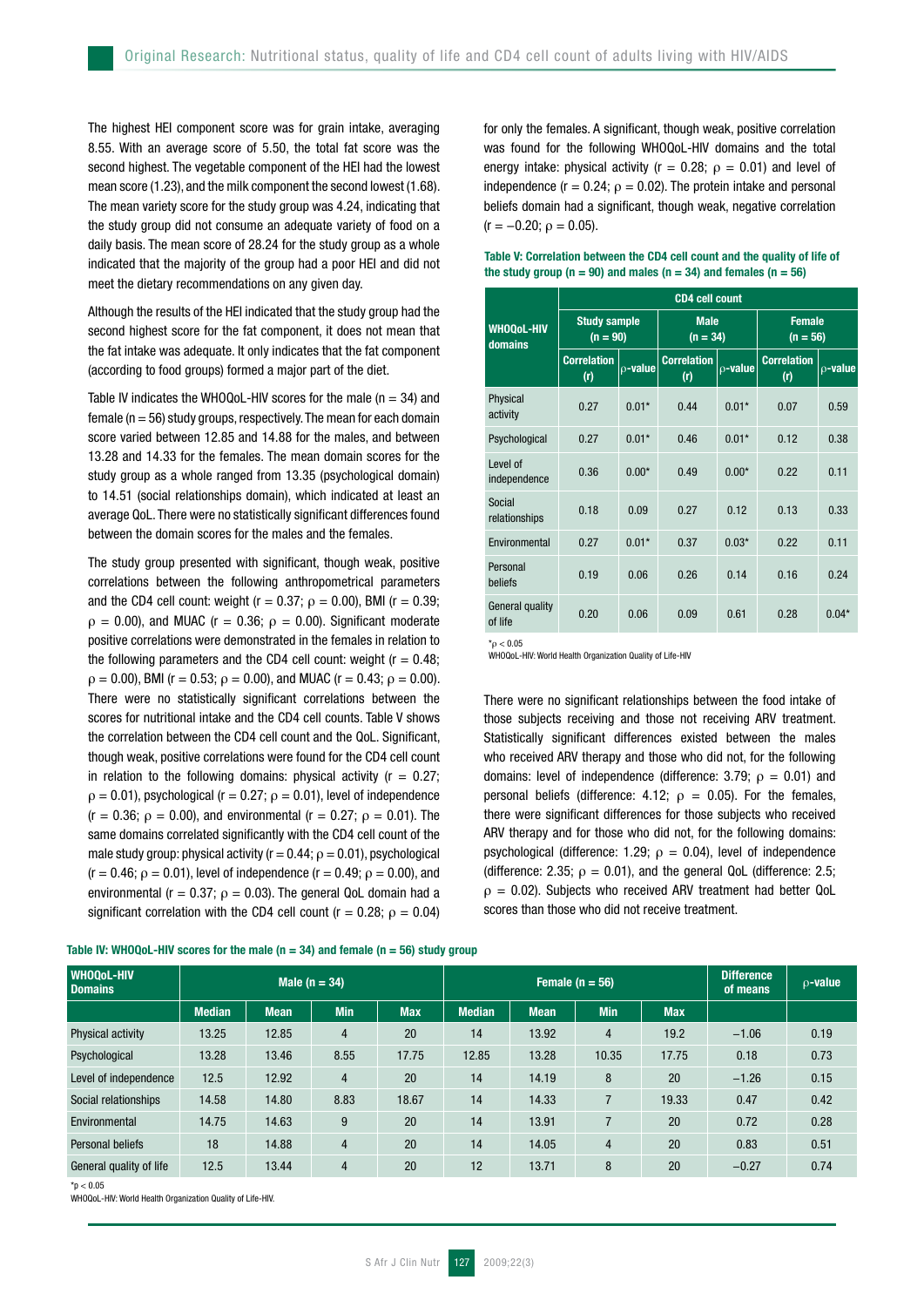Follow-up visits took place for 10% of the study group one month after the initial visit to determine the reliability of measured components such as dietary, WHOQoL-HIV and anthropometrical parameters. There were no significant differences between the first and the second visit for nutritional intake or the anthropometrical parameters. The change in the WHOQoL-HIV domain scores from baseline was not significant for six of the domains. The level of independence domain score, however, differed significantly  $(\rho = 0.000)$ .

## **Discussion**

The findings of the study cannot be generalised because of the small sample size  $(n = 90)$ . The current study revealed significant correlations between the CD4 cell count and weight and between the CD4 cell count and BMI for the study group as a whole. Although longitudinal data is not available, there is growing evidence that increased BMI is associated with an increased CD4 cell count and with lower rates of the events that characterise the progression of HIV disease.25 Weight and body composition, in relation to the CD4 cell counts, indicate that there is a significant trend towards lower weight and BMI with lower CD4 counts.<sup>25</sup> The findings of this study revealed a similar trend. The Nutrition for Healthy Living (NFHL) study grouped patients into CD4 cell count strata. Each 100 cell/ul decrease was associated with a 1.9 kg lower body weight. The results suggest that weight loss in HIV-infected adults is not essentially a loss of lean body mass (LBM), but is an intricate interaction of lean body and fat mass, depending on baseline body weight and composition.<sup>5,25-27</sup> In the current study, a significant correlation was found between the MUAC and the CD4 cell count. It is suggested that weight loss should concern fat mass whereas at a more advanced stage of immunosuppression, lean mass could be affected.<sup>5</sup> This seemed to be true for the results from this study.

The current study found that neither of the genders met the daily total energy expenditure (TEE) through their diet. These findings revealed serious implications for the micronutrient intake and dietary diversity of the study group. The overall mean score of 28.<sup>24</sup> indicated that the study group had a poor HEI and did not meet the dietary recommendations on any given day.

A single habitual food intake recall per participant was done. The accuracy of the short durations of recall may not reliably capture longer-term dietary trends, therefore food records seemed to be imperative. There were no significant correlations between nutritional intake and the CD4 cell count. Castetbon et al found that those patients with a CD4 cell count < 200 cells/µl consumed protein and fat quantities significantly higher than patients with a higher CD4 cell count.<sup>5</sup> It is likely that dietary habits are independent of the degree of immunosuppression but dependent on their clinical status, except when the CD4 counts fall very low.<sup>5,27</sup> The CD4 cell count may offer a long-term prognosis concerning disease progression<sup>28</sup> but nutritional status remains an important predictor of the survival rate in adults with HIV after adjusting for CD4 cell counts.29

According to Malvy et al the most frequent AIDS-defining event diagnosed among patients was invasive candidiasis.4 Clinical events associated with malnutrition as well as with weight loss, are chronic

diarrhoea and chronic fever.<sup>5</sup> The clinical features experienced by the current study group could have had an effect on their reported food intake.

For the study group as a whole, the poorest QoL was reported for the physical and psychological domains (see Table IV). The highest mean QoL scores were for the social relationships and personal beliefs domains (see Table IV). In this study, a significant correlation between the CD4 cell counts and the following domains were demonstrated: physical activity, psychological, level of independence, and environmental. These findings are in line with the analysis of the WHOQoL-HIV pilot version where it was found that the subjects who reported that they were currently ill, unwell or at later stages of HIV infection, reported poorer QoL.<sup>8</sup> These results are also supported by Jelsma et al who concluded that health-related quality of life (HRQoL) was severely compromised during the advanced stages of AIDS.2 According to Gill et al, higher CD4 cell counts were associated with better HROoL.<sup>9</sup>

A significant correlation was found between the physical activity domain and the daily energy intake, and between the level of independence domain and the daily energy intake. The physical activity domain contains questions about pain and discomfort, energy and fatigue, sleep and rest and symptoms. The level of independence domain enquires after the activities of daily living and work capacity. There was a significantly negative correlation between the personal beliefs domain and protein intake. It can be concluded from the observations that low energy intake, lack of activity and level of independence seemed to be interrelated. The results of the followup study on 10% of the study group indicated a significant difference between the first and the second visit for the level of independence domain alone. On the second visit, the follow-up group had higher QoL scores. This could probably be due to the fact that they had been receiving ARVs for the period of one month.

The impact of HIV/AIDS can be dramatically decreased if individuals take care of their health, plan for the future for their family and prevent further spread of the infection to others.<sup>30</sup> The following guidelines are set to increase the QoL of patients infected with HIV/AIDS. The guidelines should aim to be implemented on both the meso level (of communities and health care workers) and the micro level (of patients) to be truly successful. Patients need to receive nutritional education on topics like dietary diversity, food safety principles and the management of clinical features of the disease condition.30-32 The guidelines and recommendations set for the communities include targeted food assistance and community and home food gardens. Health care workers need to provide nutrition education and establish support groups for individuals affected by HIV/AIDS. 30,33,34

## Conclusion

The assessment of QoL is central to understanding how peoples' lives are affected by HIV infection. Good dietary practices are also essential for maintaining a healthy lifestyle.

One habitual food intake recall per participant was done. The accuracy of the short durations of recall may not reliably capture longerterm dietary trends therefore food records seem to be imperative.